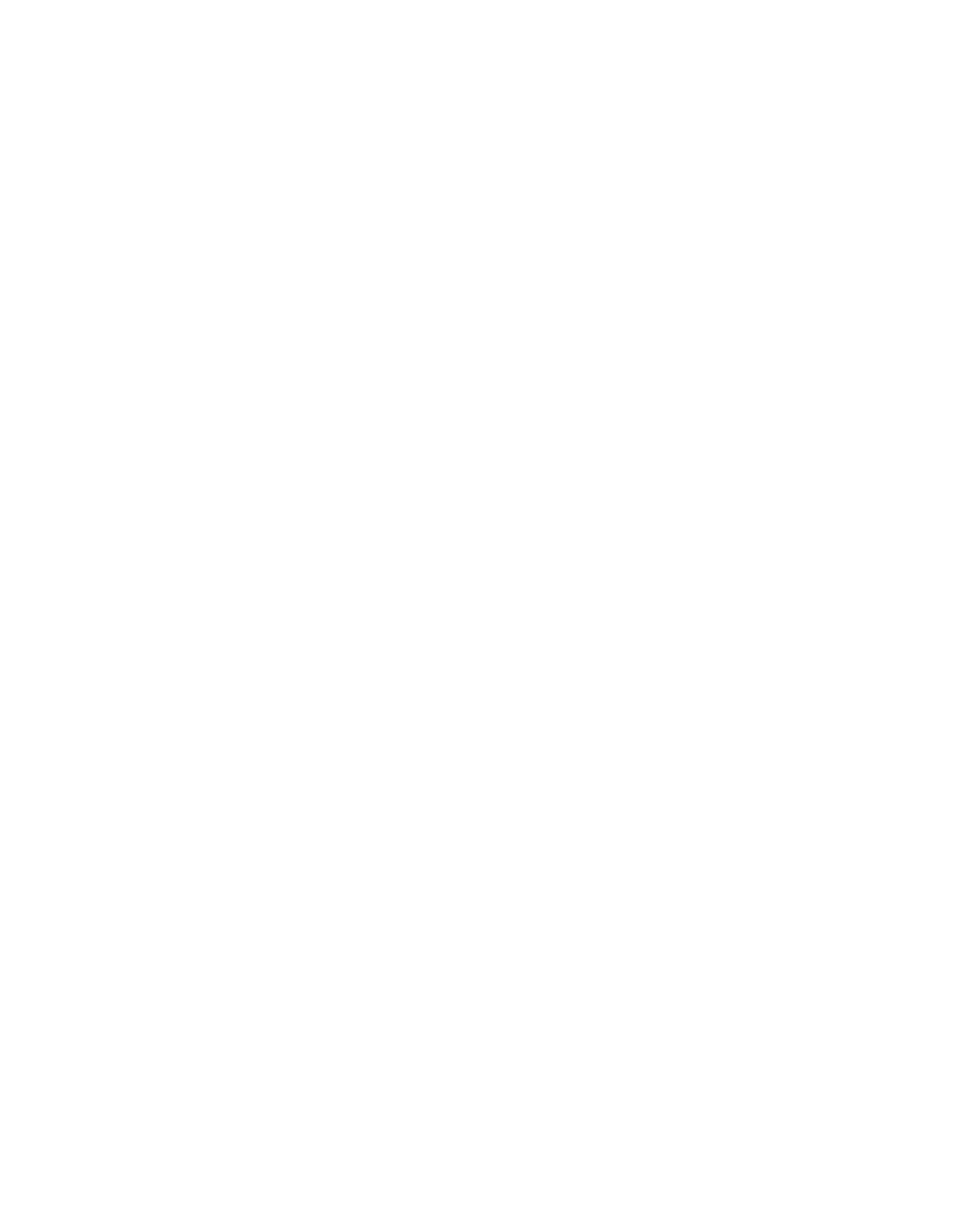

#### **1.1 Product Identifiers 15. IDENTIFICATION**

| Aluminum Washers                                                                  |
|-----------------------------------------------------------------------------------|
| Aluminum metal: foil, shots, sheet, wire, turnings.                               |
| AL001. TW-1-14Wxx. HM-2P01xx                                                      |
| 1.2 Relevant identified uses of the substance or mixture and uses advised against |
| For laboratory and educational use only                                           |
|                                                                                   |

#### **1.3 Details of the supplier of the safety data sheet**

| Company:   | Lab-Aids, Inc, 17 Colt Ct., Ronkonkoma, NY 11779, USA |
|------------|-------------------------------------------------------|
| Telephone: | +1 800 381 8003.                                      |
| Fax:       | +1 631 820 8268                                       |

**1.4 Emergency telephone number:** Emergency number: CHEMTREC 1 800 424-9300

#### **2. HAZARDS IDENTIFICATION**

**2.1 Classification of the substance or mixture GHS classification** Not classified

#### **2.2 Label elements, including precautionary statements**

| .<br>Signal word:         | Not classified |
|---------------------------|----------------|
| Hazards statements:       | Not classified |
| Precautionary statements: | Not classified |

Pictogram: Not classified

#### **2.3 Hazards not otherwise classified:** none

#### **3. COMPOSITION/INFORMATION ON INGREDIENTS**

#### **3.1 Substance:** metal **3.2 Mixture:**

| Chemical Name                                       | Product identifier | %    | GHS-US classification |
|-----------------------------------------------------|--------------------|------|-----------------------|
| Aluminum                                            | CAS# 7429-90-5     | 100% | Not classified        |
|                                                     |                    |      |                       |
|                                                     |                    |      |                       |
|                                                     |                    |      |                       |
|                                                     |                    |      |                       |
|                                                     |                    |      |                       |
|                                                     |                    |      |                       |
|                                                     |                    |      |                       |
|                                                     |                    |      |                       |
| 3.3 Chemicals where a trade secret is claimed: None |                    |      |                       |

#### **4. FIRST AID MEASURE**

#### **4.1 Description of the first aid measure:**

**INGESTION:** Never give anything by mouth to unconscious person. Rinse mouth and get conscious person drink a glass of milk or water. Do NOT induce vomiting unless directed to do so by medical personnel. Get medical attention if any quantities ingested.

**INHALATION:** Remove to fresh air. Get medical attention if necessary.

**EYE CONTACT:** Wash immediately with plenty of water, and continue washing for at least 15min., occasionally lifting upper and lower eyelids. Seek medical attention if necessary.

**SKIN CONTACT:** Flush thoroughly with mild soap and water. Remove contaminated clothing. Get medical attention if irritation develop.

**4.2 Most important symptoms and effects, both acute and delayed:** Refer to section 11.

**4.3 Indication of any immediate medical attention and special treatment needed:** No additional information available.

# **5. FIREFIGHTING MEASURES**

**5.1 Extinguishing media:**

Suitable extinguishing media: Use TriClass, dry chemical extinguisher for surrounding fires.

**5.2 Special hazard arising from the substance or mixture:** Not available.

**5.3 Advice for firefighters:** Use self-contained breathing apparatus and protective clothing.

# **6. ACCIDENTAL RELEASE MEASURES**

**6.1 Personal precautions:** Wear laboratory grade gloves, eye protection and a lab coat.

**6.2 Emergency procedures:** Restrict unprotected personnel from the area.

**6.3 Methods and material used for containment and cleanup procedure:** Recover or place in a suitable container for proper disposal. Wash spill area with soap and water.

# **7. HANDLING AND STORAGE**

**7.1 Precaution for safe handling:** Read label on container before using. Do not wear contact lenses when working with chemicals. For laboratory use only. Not for drug, food or household use. Use only under adult supervision. Avoid breathing dust. Use with adequate ventilation. Wash hands thoroughly after handling.

**7.2 Storage:** Keep container in cool, well-ventilated area. Store in closed container in a dry area.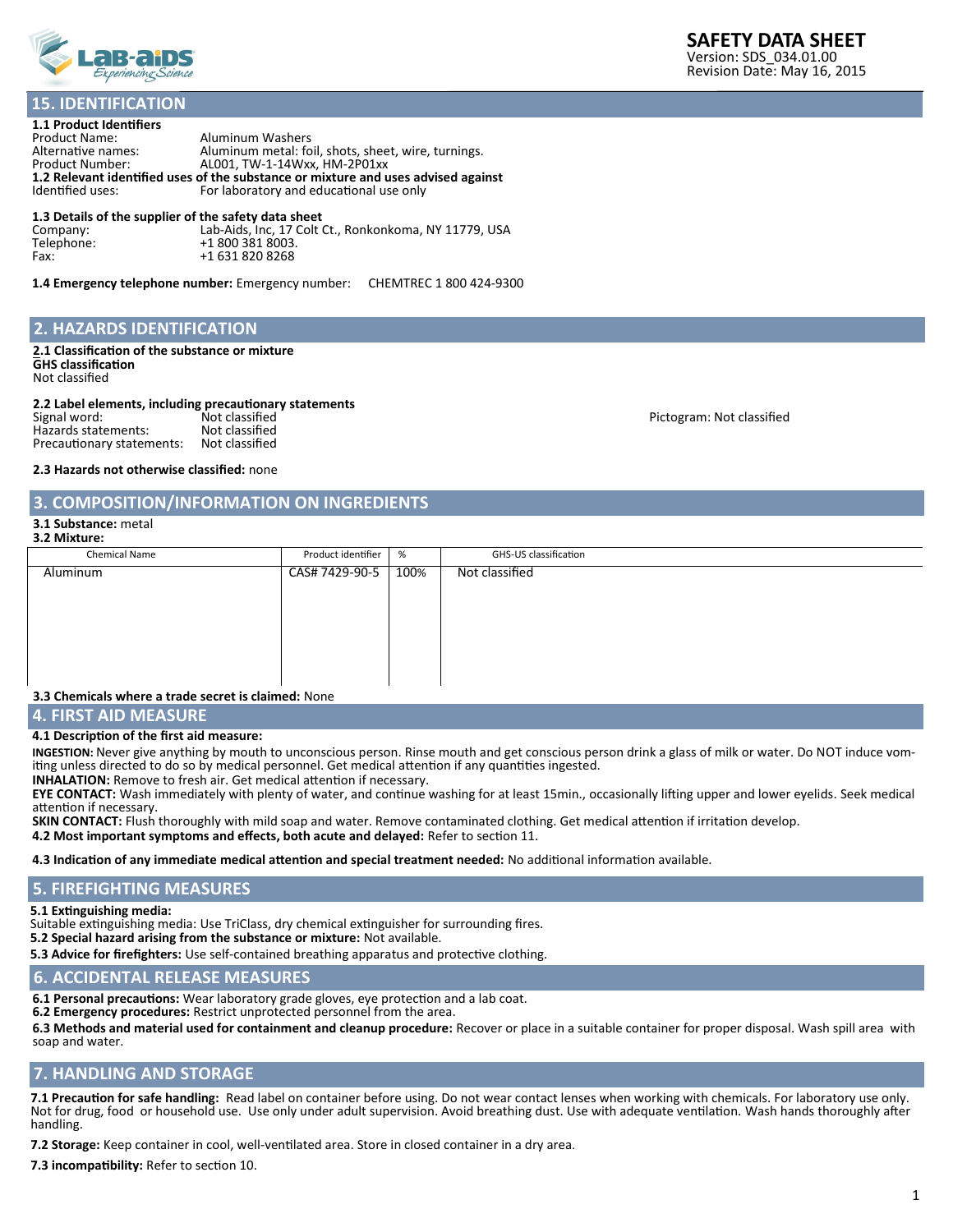# **8. EXPOSURE CONTROLS/PERSONAL PROTECTION**

**8.1 Control parameters: ACGIH:** 10 mg/m3 TWA (dust and mist, as Al)

**8.2 Exposure controls:** Avoid contact with eyes, skin, and clothing. Wear chemical splash goggles, chemical-resistant gloves, and chemical-resistant apron. Use ventilation to keep airborne concentrations below exposure limits.

**Respiratory protection:** Non should be needed if normal laboratory handling at room temperature.

# **9. PHYSICAL AND CHEMICAL PROPERTIES**

**Physical state:** Solid. **Appearance:** Silver white. **Odor:** Not available **pH:** Not available **Vapor Pressure ( mm Hg):** Not available **Vapor Density:** Not available **Evaporation Rate:** Not available **Viscosity:** N/A **Flash point:** N/A **Autoignition:** N/A

**Boiling point:** 2327°C **Melting point:** 660°C **Freezing point:** N/A **Decomposition temp:** N/A **Solubility:** Soluble in alkalies, Sulfuric acid, Hydrochloric acid. **Specific gravity (H₂O = 1):** 2.7g/cc **Percent volatile (%):** N/A **Molecular formula:** Al **Molecular weight:** 26.98

# **10. STABILITY AND REACTIVITY**

**Chemical Stability:** Stable **Conditions to Avoid:** Incompatibles.<br>Incompatibilities: Contact with oxidizing agents , acids, alkalies, metal salts.<br>Hazardous decomposition: At temperature above the melting point metal oxide may be elevated. **Hazardous polymerization:** Will not occur.

#### **11. TOXICOLOGICAL INFORMATION**

**Acute effects:** Eyes: May cause eye irritation by mechanical action. Skin: May cause skin irritation by mechanical action. Contact dermatitis occurs rarely. Inhalation: Aluminum in this form do not pose an Inhalation hazard. Heating aluminum or melting can release aluminum oxide fumes and cause fume metal fever when inhaled. Ingestion: No data available.

**Toxicological data**<br>ORL-RAT LD<sub>50</sub>: Not available IHL-RAT LD<sub>50</sub>: Not available SKN-RABIT LD<sub>50</sub>: Not available

**Carcinogenicity:**  California prop 65: Not classified

# **12. ECOLOGICAL INFORMATION**

Not available.

#### **13. DISPOSAL CONSIDERATION**

Disposal of in accordance with all local, state, and federal regulations, or contact with a licensed chemical disposal agency.

# **14. TRANSPORT INFORMATION**

**UN number:** N/A **Shipping name:** Not regulated **Hazard Class:** N/A **Packing group:** N/A **Exceptions:** N/A

#### **15. REGULATORY INFORMATION**

TSCA-listed, EINECS-listed (231-072-3) DSCL (EEC) This product is not classified according to the EU regulations. Not controlled under WHMIS (Canada).

#### **16. OTHER INFORMATION**

#### **Disclaimer:**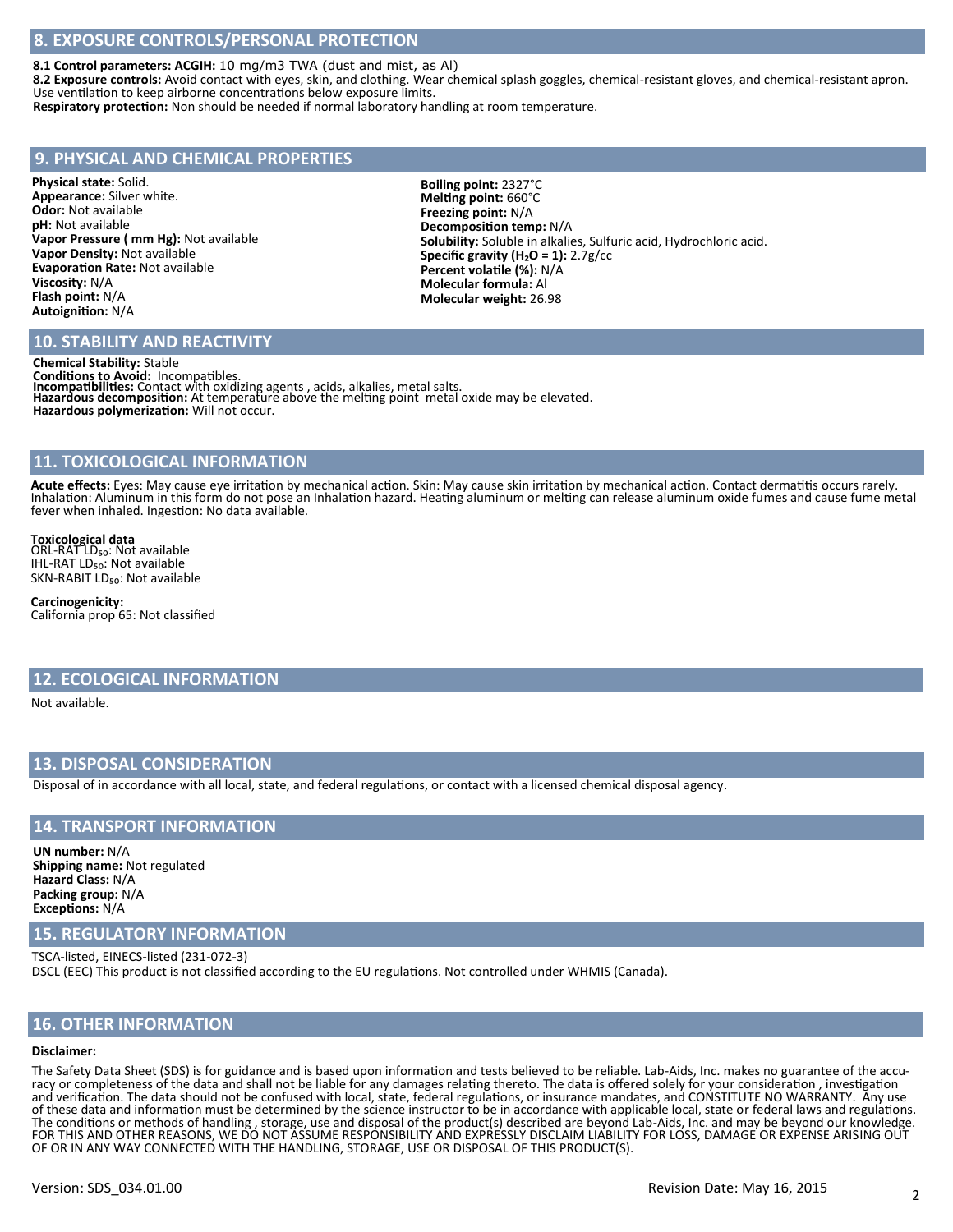

# **15. IDENTIFICATION**

| 1.1 Product Identifiers                                                           |                                                 |  |  |  |  |
|-----------------------------------------------------------------------------------|-------------------------------------------------|--|--|--|--|
| <b>Product Name:</b>                                                              | Zinc Washers                                    |  |  |  |  |
| Alternative names:                                                                | Zinc metal: foil, shots, sheet, wire, turnings. |  |  |  |  |
| <b>Product Number:</b>                                                            | ZI-001A. WD-2P06xx                              |  |  |  |  |
| 1.2 Relevant identified uses of the substance or mixture and uses advised against |                                                 |  |  |  |  |
| Identified uses:                                                                  | For laboratory and educational use only         |  |  |  |  |

**1.3 Details of the supplier of the safety data sheet**<br>Company: Lab-Aids, Inc, 17 Colt (<br>Telephone: +1 800 381 8003. Lab-Aids, Inc, 17 Colt Ct., Ronkonkoma, NY 11779, USA Telephone: +1 800 381 8003.<br>Fax: +1 631 820 8268 +1 631 820 8268

**1.4 Emergency telephone number:** Emergency number: CHEMTREC 1 800 424-9300

#### **2. HAZARDS IDENTIFICATION**

**2.1 Classification of the substance or mixture GHS classification** Not classified

#### **2.2 Label elements, including precautionary statements**

| .<br>Signal word:         | Not classified |
|---------------------------|----------------|
| Hazards statements:       | Not classified |
| Precautionary statements: | Not classified |

Pictogram: Not classified

#### **2.3 Hazards not otherwise classified:** none

#### **3. COMPOSITION/INFORMATION ON INGREDIENTS**

#### **3.1 Substance:** metal **3.2 Mixture:**

| Chemical Name                                       | Product identifier | %    | GHS-US classification |
|-----------------------------------------------------|--------------------|------|-----------------------|
| Zinc                                                | CAS# 7440-66-6     | 100% | Not classified        |
|                                                     |                    |      |                       |
|                                                     |                    |      |                       |
|                                                     |                    |      |                       |
|                                                     |                    |      |                       |
|                                                     |                    |      |                       |
|                                                     |                    |      |                       |
|                                                     |                    |      |                       |
| 3.3 Chemicals where a trade secret is claimed: None |                    |      |                       |
|                                                     |                    |      |                       |

#### **4. FIRST AID MEASURE**

#### **4.1 Description of the first aid measure:**

**INGESTION:** Never give anything by mouth to unconscious person. Rinse mouth and get conscious person drink a glass of milk or water. Do NOT induce vomiting unless directed to do so by medical personnel. Get medical attention if large quantities ingested.

**INHALATION:** Remove to fresh air. Get medical attention if necessary.

**EYE CONTACT:** Wash immediately with plenty of water, and continue washing for at least 15min., occasionally lifting upper and lower eyelids. Seek medical attention if necessary.

**SKIN CONTACT:** Flush thoroughly with mild soap and water. Remove contaminated clothing. Get medical attention if irritation develop.

**4.2 Most important symptoms and effects, both acute and delayed:** Refer to section 11.

**4.3 Indication of any immediate medical attention and special treatment needed:** No additional information available.

# **5. FIREFIGHTING MEASURES**

**5.1 Extinguishing media:**

Suitable extinguishing media: Use TriClass, dry chemical extinguisher for surrounding fires.

**5.2 Special hazard arising from the substance or mixture:** Not available.

**5.3 Advice for firefighters:** Use self-contained breathing apparatus and protective clothing.

# **6. ACCIDENTAL RELEASE MEASURES**

**6.1 Personal precautions:** Wear laboratory grade gloves, eye protection and a lab coat.

**6.2 Emergency procedures:** Restrict unprotected personnel from the area.

**6.3 Methods and material used for containment and cleanup procedure:** Recover or place in a suitable container for proper disposal. Wash spill area with soap and water.

# **7. HANDLING AND STORAGE**

**7.1 Precaution for safe handling:** Read label on container before using. Do not wear contact lenses when working with chemicals. For laboratory use only. Not for drug, food or household use. Use only under adult supervision. Avoid breathing dust. Use with adequate ventilation. Wash hands thoroughly after handling.

**7.2 Storage:** Keep container in cool, well-ventilated area. Store in closed container in a dry area.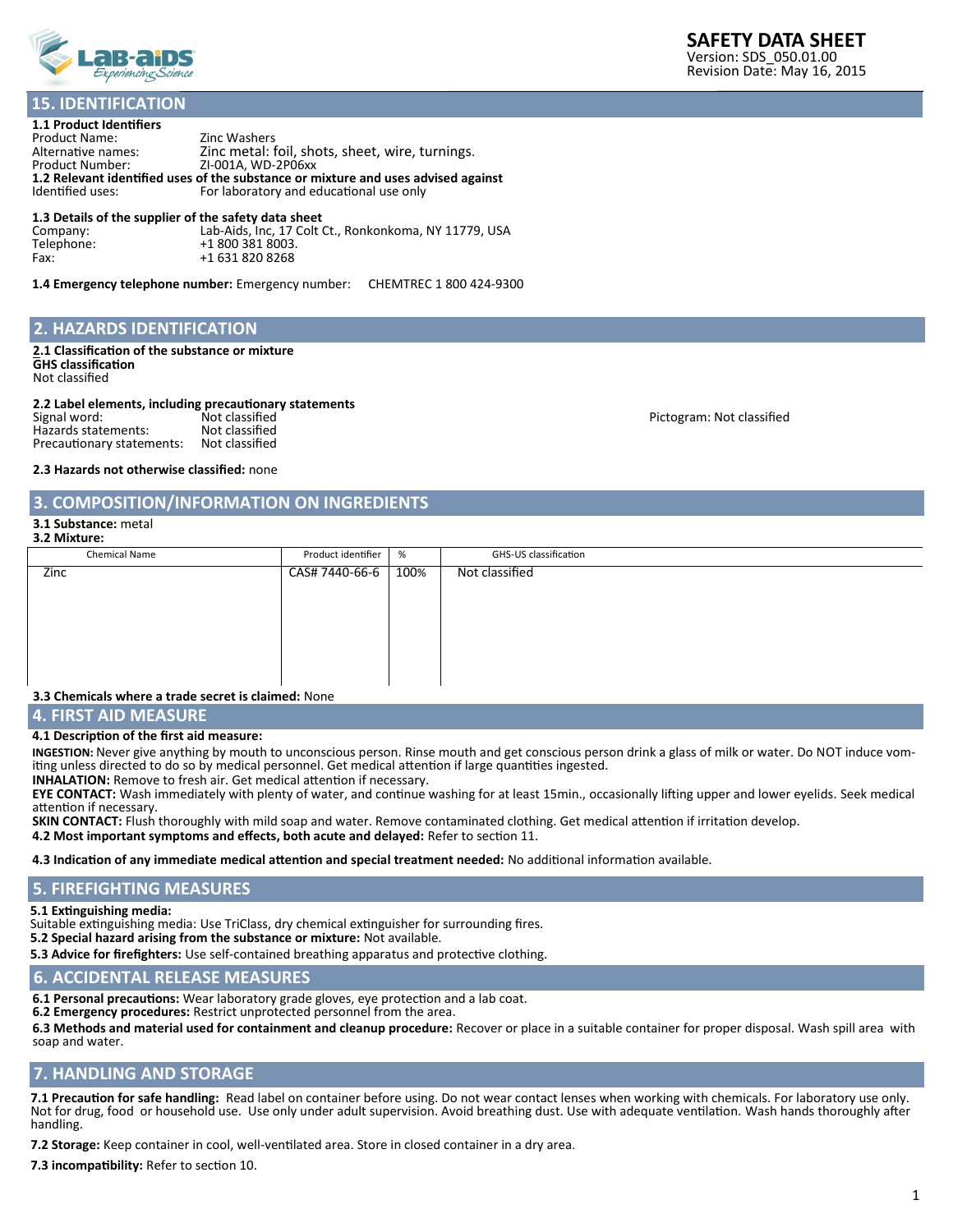# **8. EXPOSURE CONTROLS/PERSONAL PROTECTION**

**8.1 Control parameters: ACGIH:** 10 mg/m3 TWA (dust as Zn, fumes as zinc oxide)

**8.2 Exposure controls:** Avoid contact with eyes, skin, and clothing. Wear chemical splash goggles, chemical-resistant gloves, and chemical-resistant apron. Use ventilation to keep airborne concentrations below exposure limits.

**Respiratory protection:** Non should be needed if normal laboratory handling at room temperature.

# **9. PHYSICAL AND CHEMICAL PROPERTIES**

**Physical state:** Solid. **Appearance:** Silver, or bluish-gray metal. **Odor:** Not available **pH:** Not available **Vapor Pressure ( mm Hg):** Not available **Vapor Density:** Not available **Evaporation Rate:** Not available **Viscosity:** N/A **Flash point:** N/A **Autoignition:** N/A

**Boiling point:** 907°C **Melting point:** 419°C **Freezing point:** N/A **Decomposition temp:** Not available **Solubility:** Soluble in acids and alkalis. Specific gravity (H<sub>2</sub>O = 1): Not available **Percent volatile (%):** N/A **Molecular formula:** Zn **Molecular weight:** 65.39

# **10. STABILITY AND REACTIVITY**

**Chemical Stability:** Stable **Conditions to Avoid:** Incompatibles, moisture. **Incompatibilities:** Acids, alkalies, metal salts, water. **Hazardous decomposition:** At temperature above the melting point metal oxide may be elevated. **Hazardous polymerization:** Will not occur.

# **11. TOXICOLOGICAL INFORMATION**

Acute effects: Eyes: May cause eye irritation by mechanical action Exposure to zinc dust may cause eye irritation. Skin: May cause skin irritation by mechanical action. Exposure to zinc dust may cause skin irritation. Inhalation: Heating zinc or melting can release zinc oxide fumes and cause fume metal fever when inhaled. Zinc in this form do not pose an Inhalation hazard. Ingestion: Information not available.

**Toxicological data**<br>ORL-RAT LD<sub>50</sub>: Not available IHL-RAT LD<sub>50</sub>: Not available SKN-RABIT LD<sub>50</sub>: Not available

**Carcinogenicity:**  California prop 65: Not classified

# **12. ECOLOGICAL INFORMATION**

Not available.

#### **13. DISPOSAL CONSIDERATION**

Disposal of in accordance with all local, state, and federal regulations, or contact with a licensed chemical disposal agency.

#### **14. TRANSPORT INFORMATION**

**UN number:** N/A **Shipping name:** Not regulated **Hazard Class:** N/A **Packing group:** N/A **Exceptions:** N/A

#### **15. REGULATORY INFORMATION**

TSCA-listed, EINECS-listed (231-175-3), Not controlled under WHMIS (Canada).

#### **16. OTHER INFORMATION**

#### **Disclaimer:**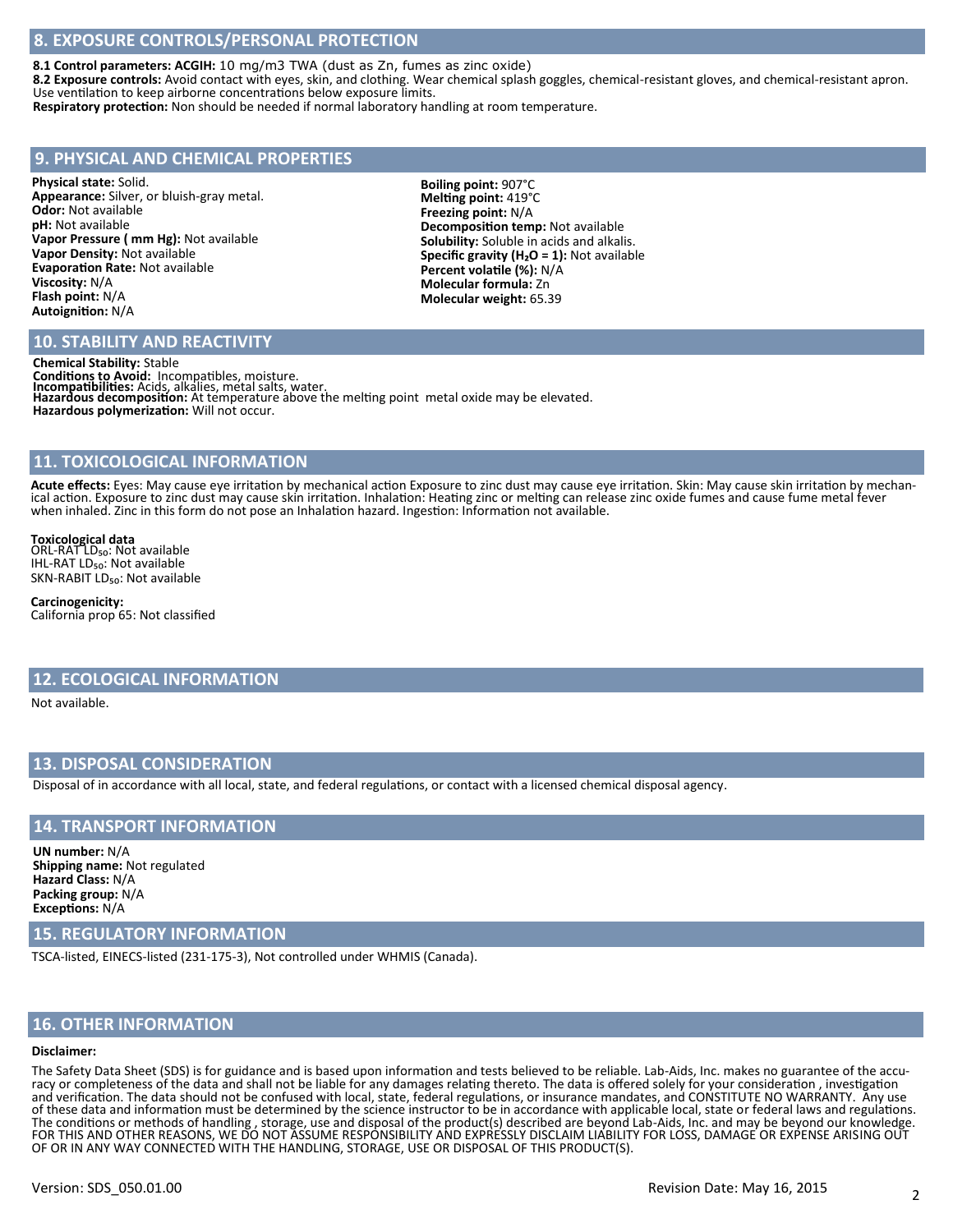

#### **1.1 Product Identifiers 15. IDENTIFICATION**

| Iron Washers                                                                      |  |  |  |  |  |
|-----------------------------------------------------------------------------------|--|--|--|--|--|
| Iron metal: foil, shots, sheet, wire, turnings.                                   |  |  |  |  |  |
| IR-001A, TW-1-15xx, HM-2P03E, CH-WX250, BTW-1-15                                  |  |  |  |  |  |
| 1.2 Relevant identified uses of the substance or mixture and uses advised against |  |  |  |  |  |
| For laboratory and educational use only                                           |  |  |  |  |  |
|                                                                                   |  |  |  |  |  |

#### **1.3 Details of the supplier of the safety data sheet**

| Company:   | Lab-Aids, Inc, 17 Colt Ct., Ronkonkoma, NY 11779, USA |
|------------|-------------------------------------------------------|
| Telephone: | +1 800 381 8003.                                      |
| Fax:       | +1 631 820 8268                                       |

**1.4 Emergency telephone number:** Emergency number: CHEMTREC 1 800 424-9300

#### **2. HAZARDS IDENTIFICATION**

**2.1 Classification of the substance or mixture GHS classification** Not classified

#### **2.2 Label elements, including precautionary statements**

|                           | . .            |
|---------------------------|----------------|
| Signal word:              | Not classified |
| Hazards statements:       | Not classified |
| Precautionary statements: | Not classified |

Pictogram: Not classified

#### **2.3 Hazards not otherwise classified:** none

#### **3. COMPOSITION/INFORMATION ON INGREDIENTS**

#### **3.1 Substance:** metal **3.2 Mixture:**

| Chemical Name                                       | Product identifier | %    | GHS-US classification |
|-----------------------------------------------------|--------------------|------|-----------------------|
| Iron                                                | CAS# 7439-89-6     | 100% | Not classified        |
|                                                     |                    |      |                       |
| 3.3 Chemicals where a trade secret is claimed: None |                    |      |                       |

#### **4. FIRST AID MEASURE**

#### **4.1 Description of the first aid measure:**

**INGESTION:** Never give anything by mouth to unconscious person. Rinse mouth and get conscious person drink a glass of milk or water. Do NOT induce vomiting unless directed to do so by medical personnel. Get medical attention if any quantities ingested.

**INHALATION:** Remove to fresh air. Get medical attention if necessary.

**EYE CONTACT:** Wash immediately with plenty of water, and continue washing for at least 15min., occasionally lifting upper and lower eyelids. Seek medical attention if necessary.

**SKIN CONTACT:** Flush thoroughly with mild soap and water. Remove contaminated clothing. Get medical attention if irritation develop.

**4.2 Most important symptoms and effects, both acute and delayed:** Refer to section 11.

**4.3 Indication of any immediate medical attention and special treatment needed:** No additional information available.

# **5. FIREFIGHTING MEASURES**

**5.1 Extinguishing media:**

Suitable extinguishing media: Use TriClass, dry chemical extinguisher for surrounding fires.

**5.2 Special hazard arising from the substance or mixture:** Not available.

**5.3 Advice for firefighters:** Use self-contained breathing apparatus and protective clothing.

# **6. ACCIDENTAL RELEASE MEASURES**

**6.1 Personal precautions:** Wear laboratory grade gloves, eye protection and a lab coat.

**6.2 Emergency procedures:** Restrict unprotected personnel from the area.

**6.3 Methods and material used for containment and cleanup procedure:** Recover or place in a suitable container for proper disposal. Wash spill area with soap and water.

# **7. HANDLING AND STORAGE**

**7.1 Precaution for safe handling:** Read label on container before using. Do not wear contact lenses when working with chemicals. For laboratory use only. Not for drug, food or household use. Use only under adult supervision. Avoid breathing dust. Use with adequate ventilation. Wash hands thoroughly after handling.

**7.2 Storage:** Keep container in cool, well-ventilated area. Store in closed container in a dry area.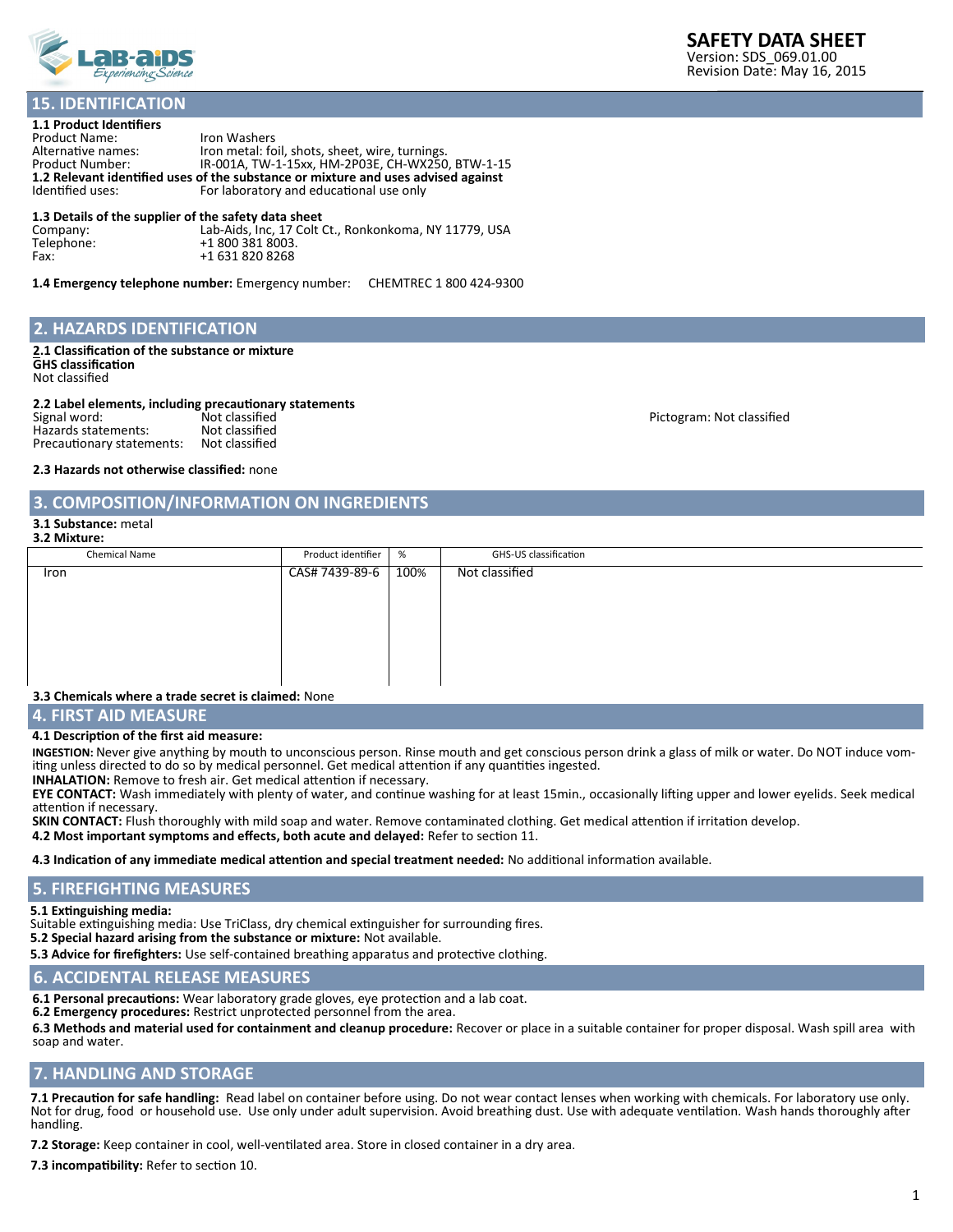# **8. EXPOSURE CONTROLS/PERSONAL PROTECTION**

#### **8.1 Control parameters: ACGIH:** Not available

**8.2 Exposure controls:** Avoid contact with eyes, skin, and clothing. Wear chemical splash goggles, chemical-resistant gloves, and chemical-resistant apron. Use ventilation to keep airborne concentrations below exposure limits.

**Respiratory protection:** Non should be needed if normal laboratory handling at room temperature.

# **9. PHYSICAL AND CHEMICAL PROPERTIES**

**Physical state:** Solid. **Appearance:** Metalic. **Odor:** Not available **pH:** Not available **Vapor Pressure ( mm Hg):** Not available **Vapor Density:** Not available **Evaporation Rate:** Not available **Viscosity:** N/A **Flash point:** N/A **Autoignition:** N/A

#### **Boiling point:** 3000°C **Melting point:** 1535°C **Freezing point:** N/A **Decomposition temp:** Not available **Solubility:** Soluble in acids. **Specific gravity (H₂O = 1):** 7.86 **Percent volatile (%):** N/A **Molecular formula:** Fe **Molecular weight:** 55.85

# **10. STABILITY AND REACTIVITY**

**Chemical Stability:** Stable **Conditions to Avoid:** Incompatibles, moisture. **Incompatibilities:** Acids, oxidizing agents. **Hazardous decomposition:** At temperature above the melting point metal oxide may be elevated. **Hazardous polymerization:** Will not occur.

#### **11. TOXICOLOGICAL INFORMATION**

**Acute effects:** Eyes: May cause eye irritation by mechanical action. Skin: May cause skin irritation by mechanical action. Inhalation: Iron in this form do not pose an Inhalation hazard. Ingestion: The amount of ingested iron which constitute a toxic dose is not is not well defined. Proposed toxic doses of elemental iron are 20mg/kg for gastrointestinal irritation to greater than 60mg/kg for systematic toxicity.

**Toxicological data** ORL-RAT LD<sub>50</sub>: 30000mg/kg IHL-RAT LD<sub>50</sub>: Not available SKN-RABIT LD<sub>50</sub>: Not available

#### **Carcinogenicity:**  California prop 65: Not classified

#### **12. ECOLOGICAL INFORMATION**

Not available.

#### **13. DISPOSAL CONSIDERATION**

Disposal of in accordance with all local, state, and federal regulations, or contact with a licensed chemical disposal agency.

#### **14. TRANSPORT INFORMATION**

**UN number:** N/A **Shipping name:** Not regulated **Hazard Class:** N/A **Packing group:** N/A **Exceptions:** N/A

#### **15. REGULATORY INFORMATION**

DSCL (EEC) This product is not classified according to the EU regulations. Not controlled under WHMIS (Canada).

#### **16. OTHER INFORMATION**

#### **Disclaimer:**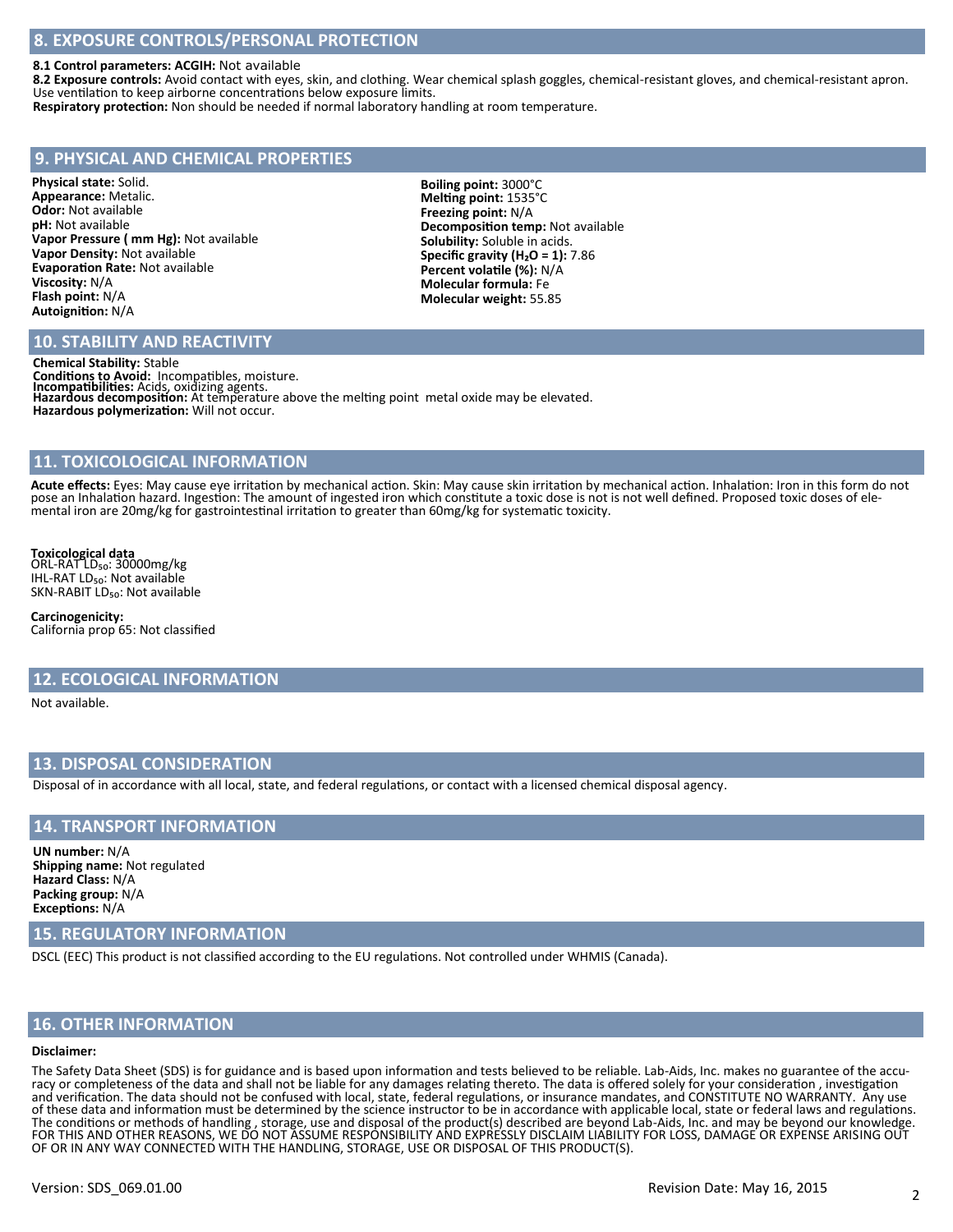

# **15. IDENTIFICATION**

**1.1 Product Identifiers**

Product Name: Copper II Chloride Solution, 100,000ppm Alternative names: Cupric chloride dihydrate water solution. Product Number: 441S-B01E, CS-S217E, EHR-2B01xx, WD-2B03xx

# **1.2 Relevant identified uses of the substance or mixture and uses advised against**

For laboratory and educational use only

# **1.3 Details of the supplier of the safety data sheet**

Company: Lab-Aids, Inc, 17 Colt Ct., Ronkonkoma, NY 11779, USA<br>Telephone: +1 800 381 8003. Telephone: +1 800 381 8003.<br>Fax: +1 631 820 8268 +1 631 820 8268

**1.4 Emergency telephone number** CHEMTREC 1 800 424-9300

**2. HAZARDS IDENTIFICATION**

#### **2.1 Classification of the substance or mixture**

#### **GHS classification**

Acute. Tox. Oral (Category 3), H302 Skin Irrit. (Category 2), H315 Eye dam. (Category 1), H318 Chronic aquatic tox.(Category 2), H411 **2.2 Label elements, including precautionary statements**

Signal word: Danger Pictogram: Hazards statements: H302 Harmful if swallowed, H315– Causes skin irritation, H318– Causes serious eye damage. Precautionary statements: P264 - Wash skin thoroughly after handling, P280 - Wear protective gloves, eye protection **2.3 Hazards not otherwise classified:** none

# **3. COMPOSITION/INFORMATION ON INGREDIENTS**

#### **3.1 Substance:** Not applicable



# **4. FIRST AID MEASURE**

# **4.1 Description of the first aid measure:**

**INGESTION:** Never give anything by mouth to unconscious person. Rinse mouth and get conscious person drink a glass of milk or water. Do NOT induce vomiting unless directed to do so by medical personnel. Get immediate medical attention.

**INHALATION:** Remove to fresh air. Get medical attention if necessary.

**EYE CONTACT:** Wash immediately with plenty of water, and continue washing for at least 15min., occasionally lifting upper and lower eyelids. Seek immediate medical attention.

**SKIN CONTACT:** Flush thoroughly with mild soap and water. Remove contaminated clothing. Get medical attention if irritation develops. **4.2 Most important symptoms and effects, both acute and delayed:** Refer to section 11.

**4.3 Indication of any immediate medical attention and special treatment needed:** No additional information available.

#### **5. FIREFIGHTING MEASURES**

**5.1 Extinguishing media:** Not flammable

Suitable extinguishing media: Use TriClass, dry chemical extinguisher.

**5.2 Special hazard arising from the substance or mixture:** Not available

**5.3 Advice for firefighters:** Use self-contained breathing apparatus and protective clothing.

#### **6. ACCIDENTAL RELEASE MEASURES**

**6.1 Personal precautions:** Wear laboratory grade gloves, eye protection and a lab coat.

**6.2 Emergency procedures:** Restrict unprotected personnel from the area.

**6.3 Methods and material used for containment and cleanup procedure:** Contain the spill with an inert absorbent material and deposit in a sealed container. For small spill use paper towel. Dry material place in trash. Ventilate and wash spill area with soap and water.

#### **7. HANDLING AND STORAGE**

**7.1 Precaution for safe handling:** Read label on container before using. Do not wear contact lenses when working with chemicals. For laboratory use only. Not for drug, food or household use. Use only under adult supervision. Avoid breathing vapor. Use hood or with adequate ventilation. Wash hands thoroughly after handling. **7.2 Storage:** Keep container in cool, well-ventilated area.